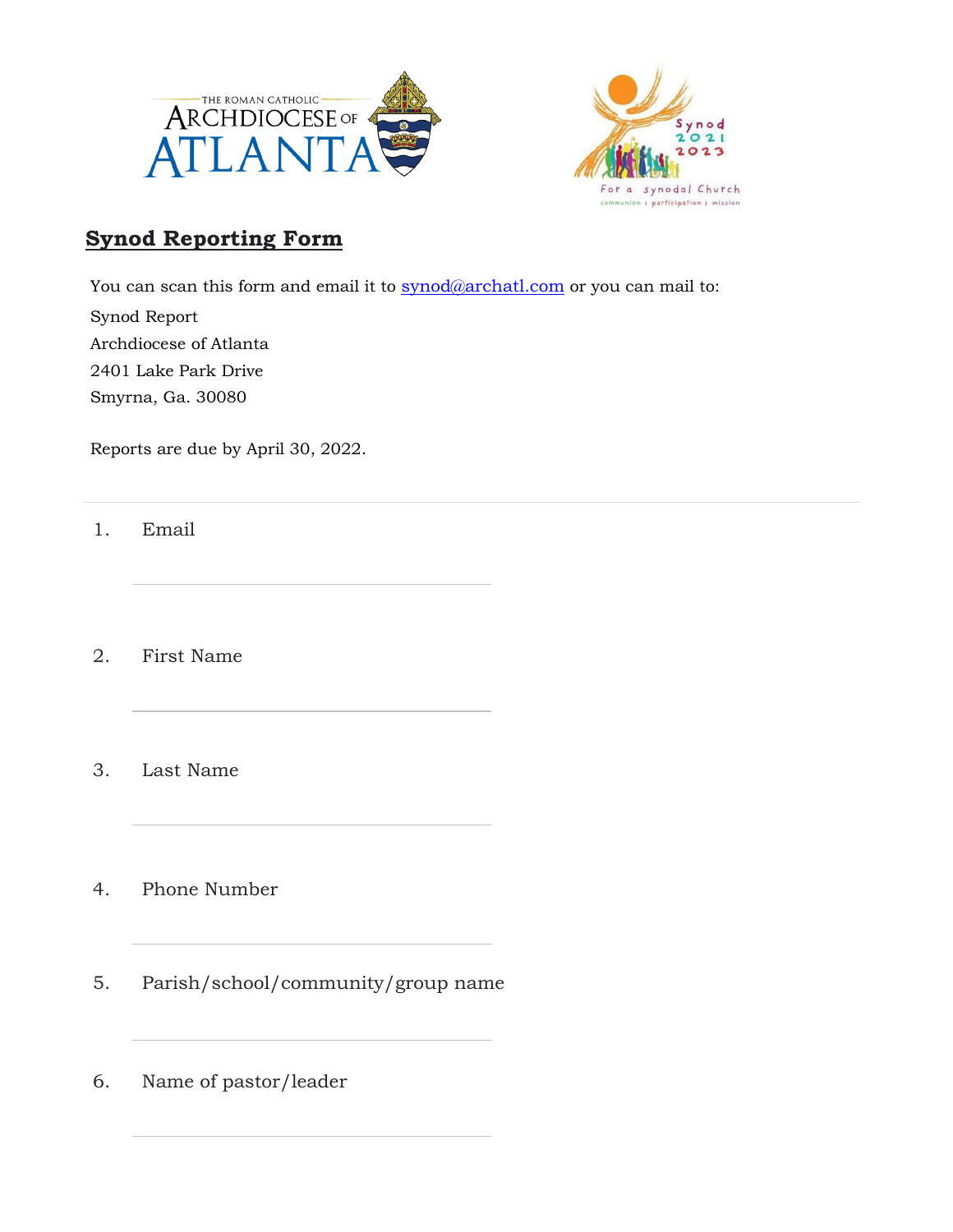| 7.  | Location                                              |  |
|-----|-------------------------------------------------------|--|
|     |                                                       |  |
| 8.  | When and where did you host your listening session(s) |  |
|     |                                                       |  |
| 9.  | Time of day of listening session                      |  |
| 10. | Location, such as virtual meeting                     |  |
| 11. | In-person in the parish hall or other)                |  |
| 12. | Number of attendees                                   |  |
|     |                                                       |  |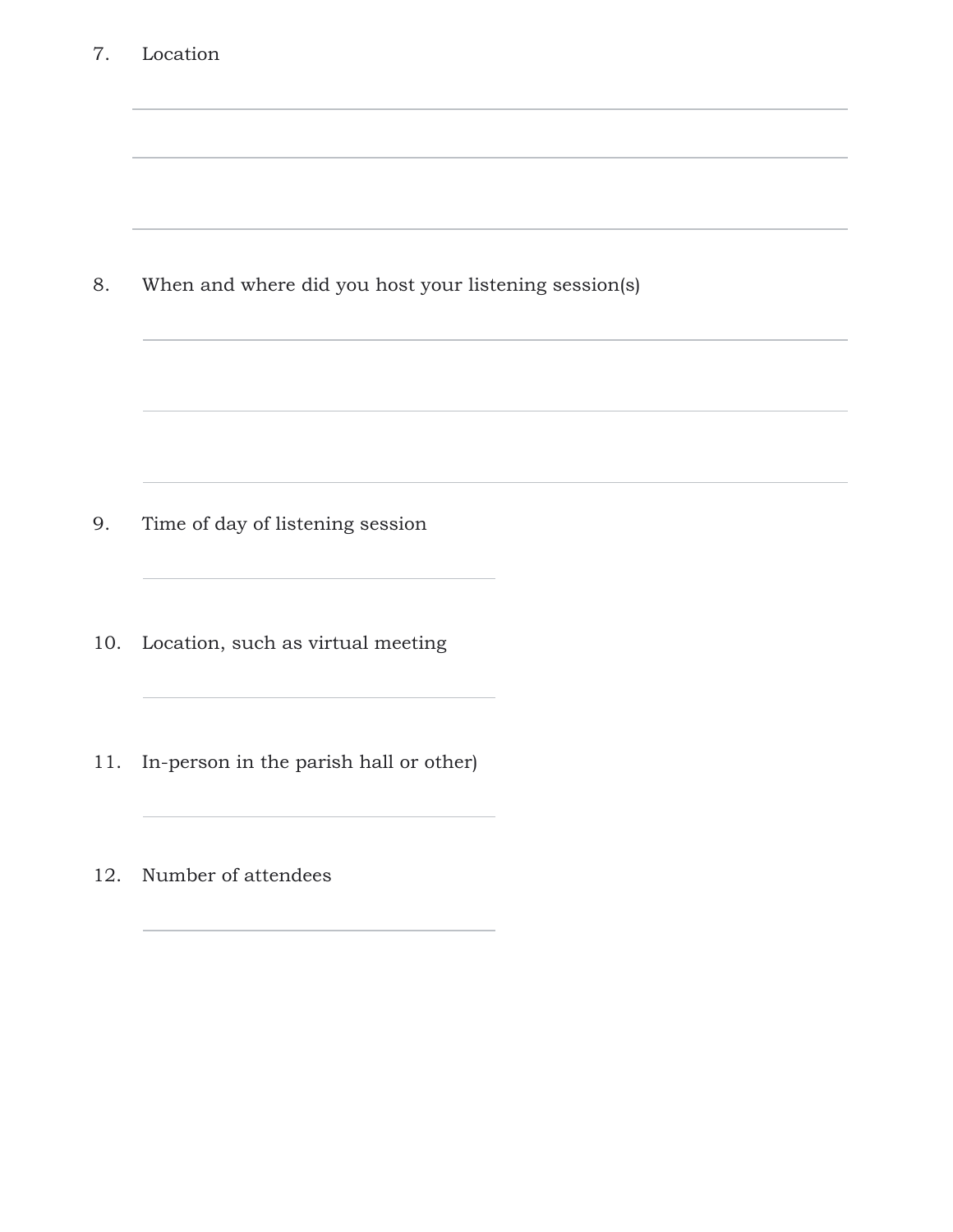## **Synod Reporting Form Questions**

13. Please describe the process(es) you chose to consult your community. (Check all that apply)

*Check all that apply.*

- One-day Prayer-Centered Listening Sessions
- Three-day Prayer-Centered Listening Sessions
- Online Survey Meetings
- Phone Calls
- Other **Communication**

14. Whom did you consult? Please check all that apply:

*Check all that apply.*

| $\Box$ Parish/community members                        |  |  |
|--------------------------------------------------------|--|--|
| $\Box$ Parish/community leadership. staff & volunteers |  |  |
| $\Box$ Parish councils (pastoral and finance)          |  |  |
| $\Box$ Inactive Catholics                              |  |  |
| $\Box$ Other Christians                                |  |  |
| $\Box$ Those of other religions                        |  |  |
| $\Box$ Unaffiliated                                    |  |  |
| $\Box$ Other: $\equiv$                                 |  |  |
|                                                        |  |  |

15. What was the most challenging aspect of the consultation process? What are some lessons learned?

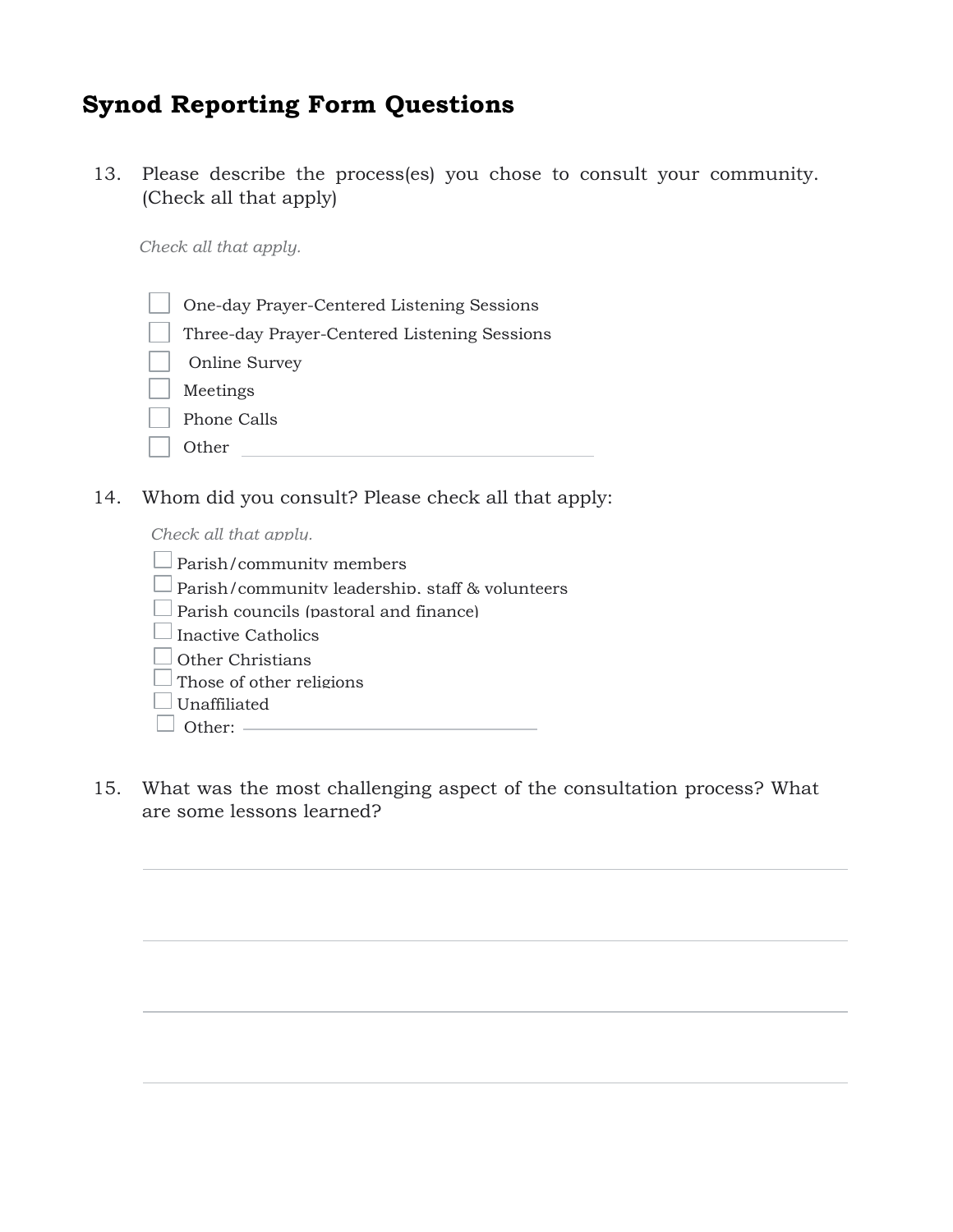16. What was the best part of the process? What were the high points?

17. Are there any fruits or steps that your community will be implementing as a result of this process?

## **Insight Questions**

Please share four or five of the most important insights from your local synodal experience. In order to discern these fruits, we ask that you invoke the Holy Spirit for guidance. The guides prepared by the Archdiocese of Atlanta Synod team offered several insights as points of reflection. You need only to respond to the insights you used in your session(s). If you used a theme or question not in our guides, just specify that in your response. As an aid, consider the following points in your discernment:

- Consider not only reporting common trends and points of convergence, but also highlighting those points that strike a chord, inspire an original point of view or open a new horizon.
- Pay special attention to the voices of those who are not often heard or perhaps less frequently affirmed, keeping in mind the insights that can come from a minority of voices.
- Consider not only underlining positive experiences, but also bringing to light challenging and negative experiences in order to reflect the reality of what has been listened to.
- Keep in mind the experience of the local gathering: the attitudes of the participants and the joys and challenges of engaging together in prayer, listening and discernment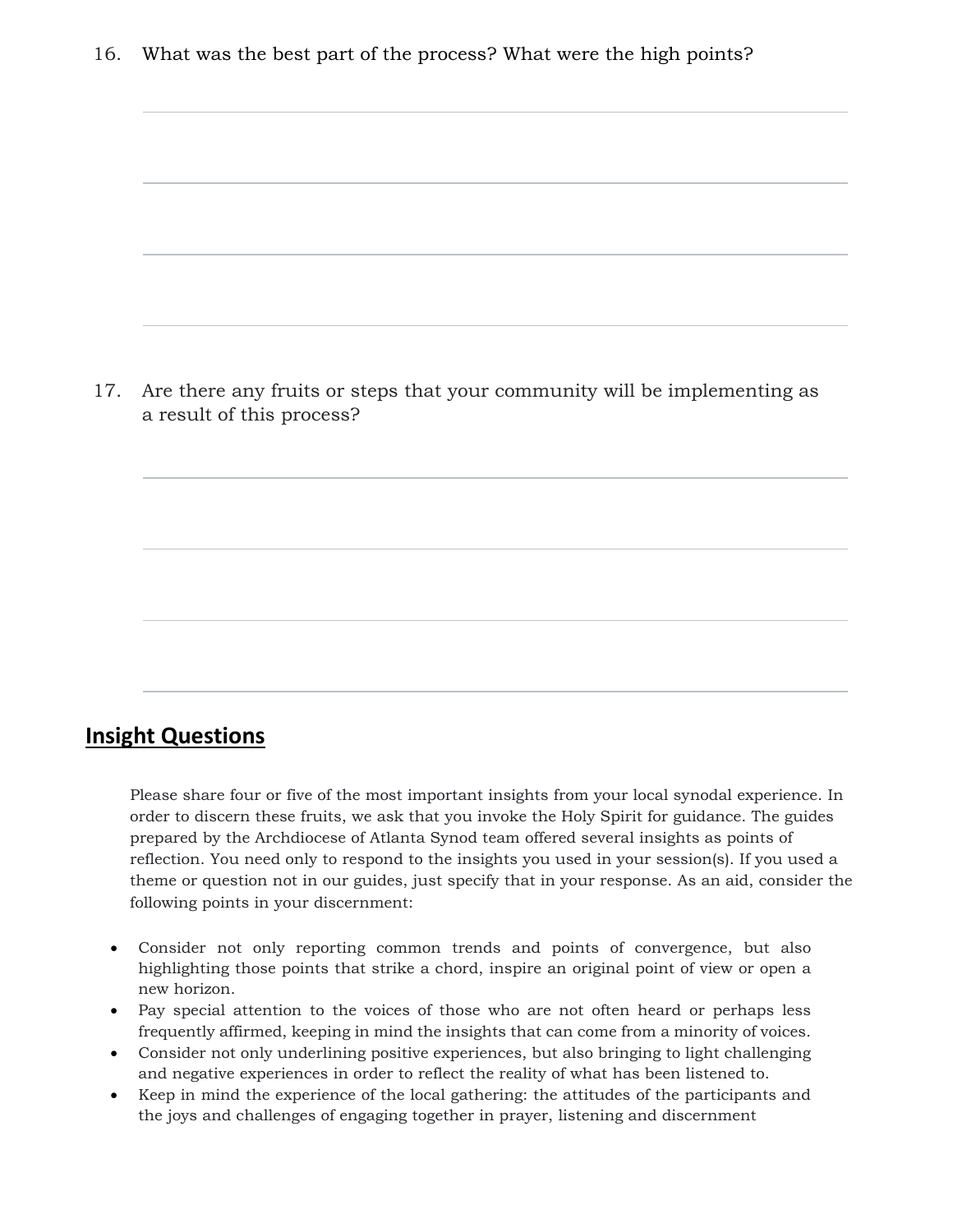#### **Insight 1: The Fundamental Question OR alternate theme:**

17.The Fundamental Question; A synodal Church, in announcing the Gospel, "journeys together." How is this "journeying together" happening today in our parish/community? How is the Holy Spirit inviting our parish/community to grow in "journeying together?"

First Theme

#### First Insight

**'**

#### **Insight 2: Listening & Discernment OR alternate theme:**

18.Listening & Discernment; Listening is a first step that requires an open mind and heart, without prejudice. Discernment in a synodal style, which requires attentiveness to the Holy Spirit through the prayer and sharing of the whole community, depends first on listening.

How do you listen to God's voice every day? How is God speaking to us through the voices that are in our midst, including those on the peripheries (the poor, marginalized, socially excluded, disaffiliated, etc.)? How do we hear the voices from the peripheries without prejudice?

What space(s) does our parish/community provide for listening and sharing (speaking freely) among all the members as well as those not regularly connected to our community? How do we together discern God's will in our parish/community, and what role does consultation play?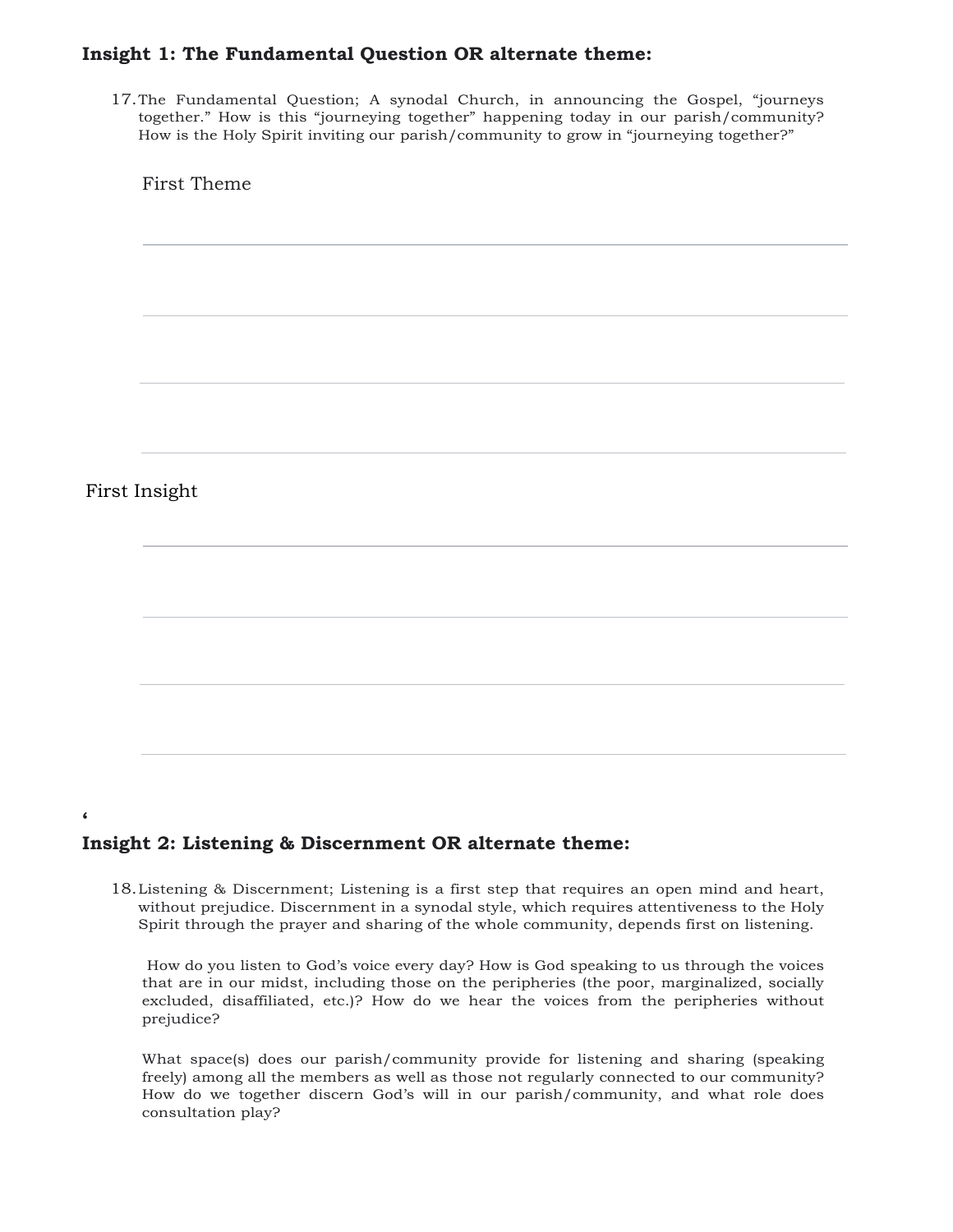

### **Insight 3: Co-Responsibility & Participation OR alternate theme:**

19.Prayer and Celebration; Central to "walking together" is the communal listening to the Word and the celebration of the Eucharist. How do prayer and liturgical celebrations, especially Sunday Mass, inspire and guide our parish/community in our shared life and mission?

How does listening to the Word of God together (e.g., Holy Mass, Scripture study groups, Holy Hours, etc.) inspire our parish/community's most important decisions? What does the Eucharist mean to you? How does the Eucharist inspire your life and actions? How do we encourage the active participation of all the faithful in prayer, the liturgy and the sacraments?

Third Theme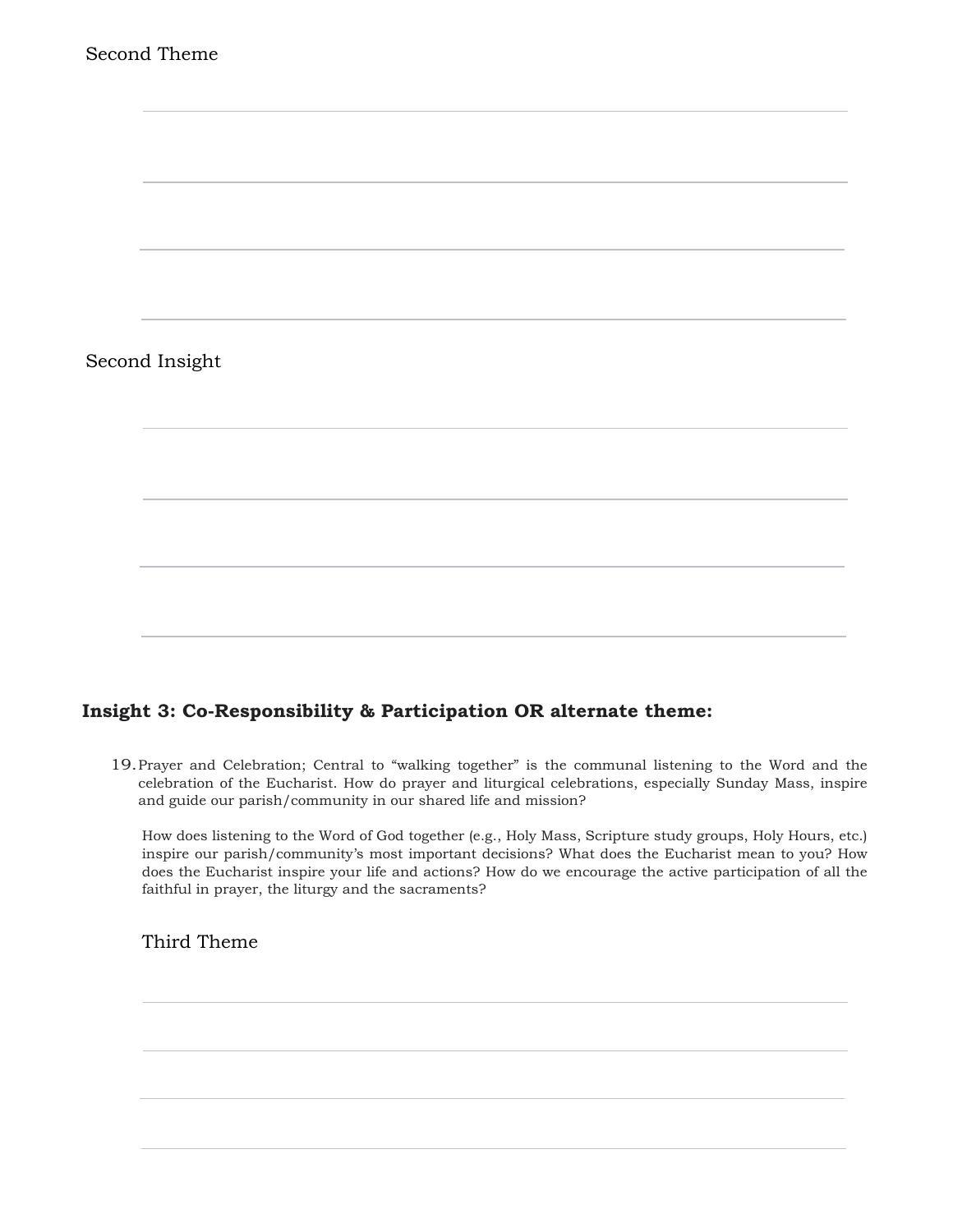|  | Third Insight |
|--|---------------|
|--|---------------|

## **Insight 4: Prayer and Celebration OR alternate theme:**

20.Prayer and Celebration; Central to "walking together" is the communal listening to the Word and the celebration of the Eucharist. How do prayer and liturgical celebrations, especially Sunday Mass, inspire and guide our parish/community in our shared life and mission?

How does listening to the Word of God together (e.g., Holy Mass, Scripture study groups, Holy Hours, etc.) inspire our parish/community's most important decisions? What does the Eucharist mean to you? How does the Eucharist inspire your life and actions? How do we encourage the active participation of all the faithful in prayer, the liturgy and the sacraments?

Fourth Theme

Fourth Insight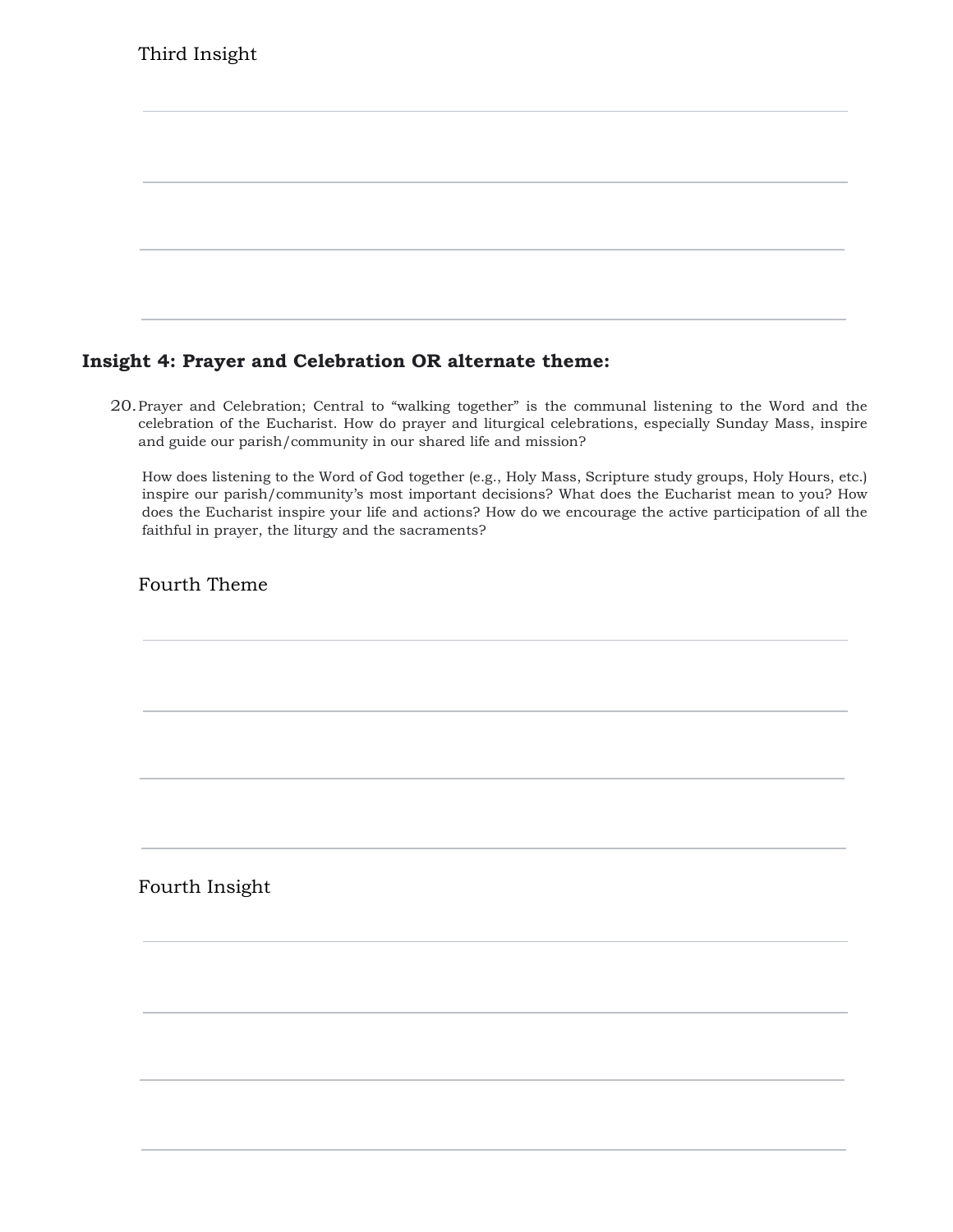## **Insight 5: Listening to the Holy Spirit OR alternate theme:**

21.Listening to the Holy Spirit; In what ways do you (pastor/leader in consultation with your team) see the Holy Spirit inviting the local Church here in the Archdiocese of Atlanta to grow in synodality?

Fifth Theme

Fifth Insight